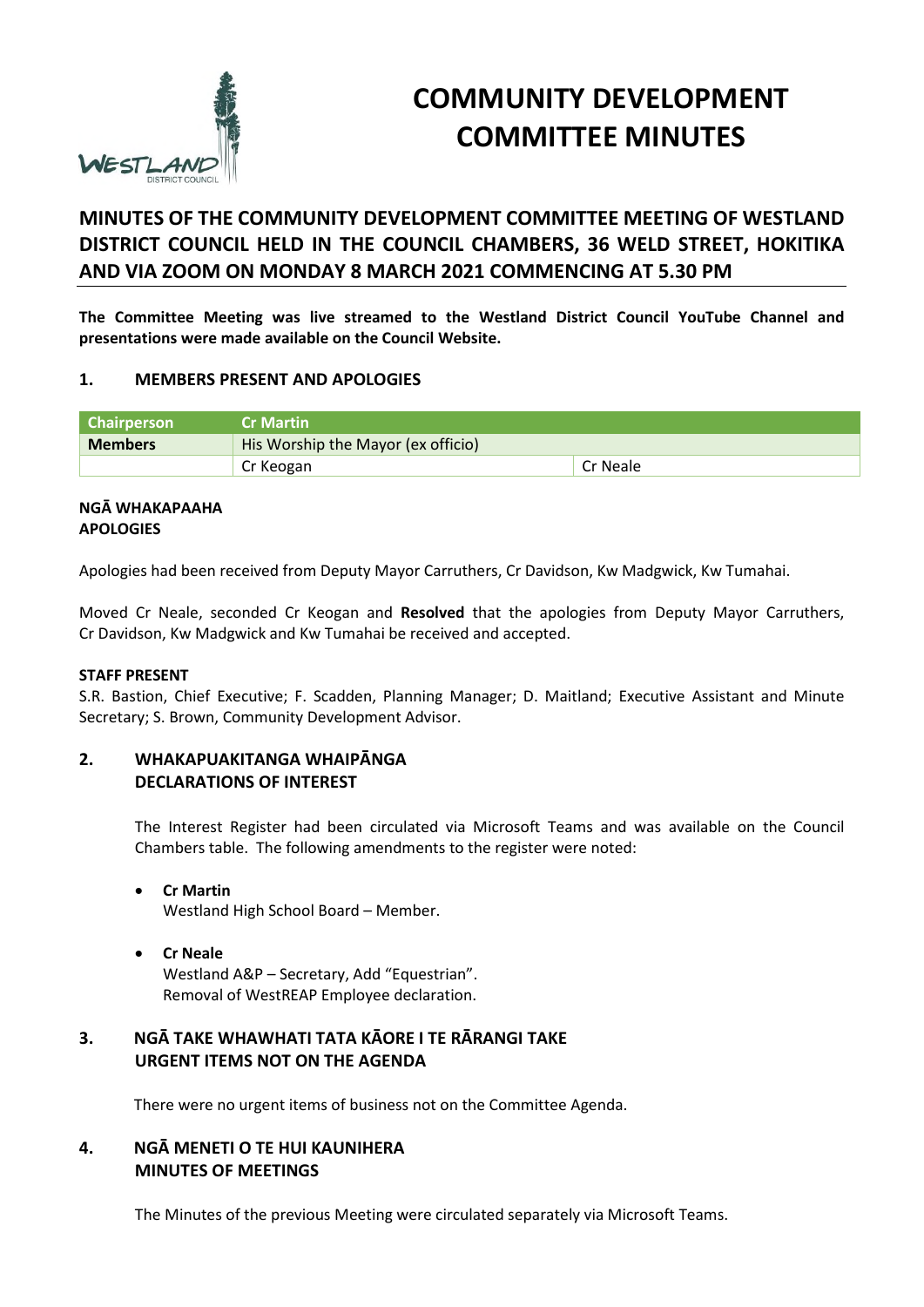# **Community Development Committee Meeting Minutes – 5 October 2020**

Moved Cr Keogan, seconded Cr Neale and **Resolved** that the Minutes of the Community Development Committee Meeting held on the 5 October 2020 be confirmed as a true and correct record of the meeting.

The Chair approved that their digital signature be added to the confirmed Community Development Committee Meeting Minutes of 5 October 2020.

# **5. ACTION LIST**

The Chief Executive spoke to the Action List and provided the following updates:

- Hokitika Museum Governance Group A preliminary workshop will be held with the Museum Director in April 2021 to determine the purpose and function of the Governance Group; as well as the proposed Culture and Heritage Subcommittee.
- Signage plan and budget A meeting to be held with Destination Hokitika led by the Council's Planning Manager.
- Signage condition across the District A letter has been written to NZTA regarding signage issues across the District. Feedback on this item is awaited.
- Committee Structure Review and Workshop The Executive Team will workshop the committee structure in March, followed by a Council Workshop in late April 2021. The workshop will include the West Coast Wilderness Trail and Hokitika Museum Subcommittees as part of the review.
- Kumara Residents Trust meeting The Kumara Community Group will be meeting the week of the 15 March 2021 regarding the Kumara Endowment Fund and also the future of the Kumara Chinese Gardens.

Cr Martin raised the following additional item with the Committee:

Promotional signage for Hokitika Gorge, the way finders in the Central Business District and the directional signage.

 Destination Hokitika – Signage plan and budget The Chief Executive advised that the signage plan and budget has not yet been received from Destination Hokitika.

The Planning Manager advised that signage in the Hokitika Township was around the business community advising that they did not have funds to proceed at this time. The other step in the process was to look around town with the Transportation Manager and identify appropriate locations for signage.

Cr Martin advised that he will meet with all the stakeholders, the Transportation Manager and also the Planning Manager regarding directional signage in the Hokitika Central Business District, and advised that this item will be discussed at the Council Workshop on the 9 March 2021.

Moved His Worship the Mayor, seconded Cr Neale and **Resolved** that the updated Action List be received as follows: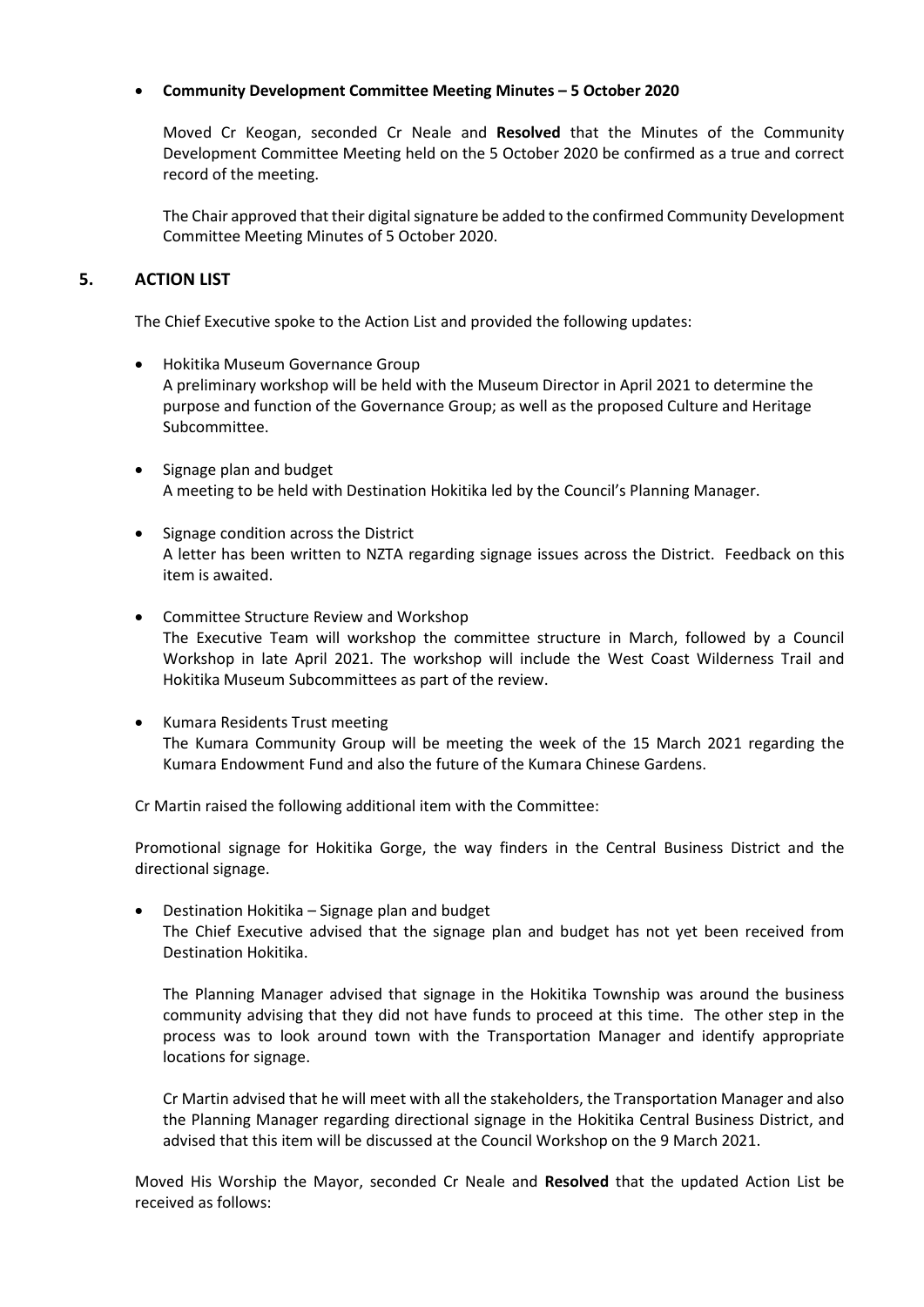Removal of the following items:

- New Zealand Transport Agency.
- Regent Theatre Site Visit.
- Hokitika Regent Theatre Maintenance and Plant Replacement Plan.
- Entrance signs to Kumara.

Addition of the following item:

 Promotional signage for Hokitika Gorge, the way finders in the Central Business District and the directional signage.

# **6. NGĀ TĀPAETANGA PRESENTATIONS**

#### **Westland Mountain Bike Club**

The Chairperson introduced members of the Westland Mountain Bike Club to provide an update on what the Club does and what ideas the Committee has to improve cycling in and around the Hokitika area. There are currently 50 financial members of the Westland Mountain Bike Club and the main focus in recent years of the Club is to develop the trails in the Blue Spur network.

Liam Anderson, President of the Westland Mountain Bike Club gave a Powerpoint presentation on existing and new mountain bike tracks that could link in Hokitika.

Topics covered during the presentation were:

- Blue Spur Forest Core Track Network
- The Rise of the Track Bots, and how children helped build and named the track.
- Wider Hokitika Area Big Picture Vision which could incorporate the following areas:
	- Styx-Arahura Circuit
	- Proposed Sunset Point Flow Park
	- Heritage Loop Realignment
	- Hokitika Basin at Falls Creek Road, Hokitika Gorge through to the Styx and Hokitika, linking to the West Coast Wilderness Trail.
	- Mahinapua Circuit
	- Hokitika Gorge Circuit
	- Kaniere Circuit
	- Goldsborough Link
	- Blue Spur Forest
	- Lake Kaniere Track

Dave Ritchie, Operations Manager for Cycle Journeys, and also part of the Destination Hokitika Group, and as part of the Westland Mountain Bike Club spoke regarding Hokitika as a destination which would allow visitors another reason to stay in Hokitika. Mr Ritchie referred to the Heaphy, Old Ghost Road, Kawatiri, Paparoa, and West Coast Wilderness Trails. The northern part of the South Island is developing a suite of rides for big mountain bike rides and suggested that Hokitika could be part of that.

Mr Ritchie spoke regarding the proposed development of loop tracks which link to the West Coast Wilderness Trail and Kumara, and included areas such as Mahinapua, around Lake Kaniere, Hokitika Gorge Circuit, Styx Arahura Epic, and the Goldsborough Loop/Kumara Link. The loop tracks related to community benefit and ease of realisation.

Destination Hokitika had identified a project plan for trails in and around the Hokitika area, including identifying potential funders of the projects.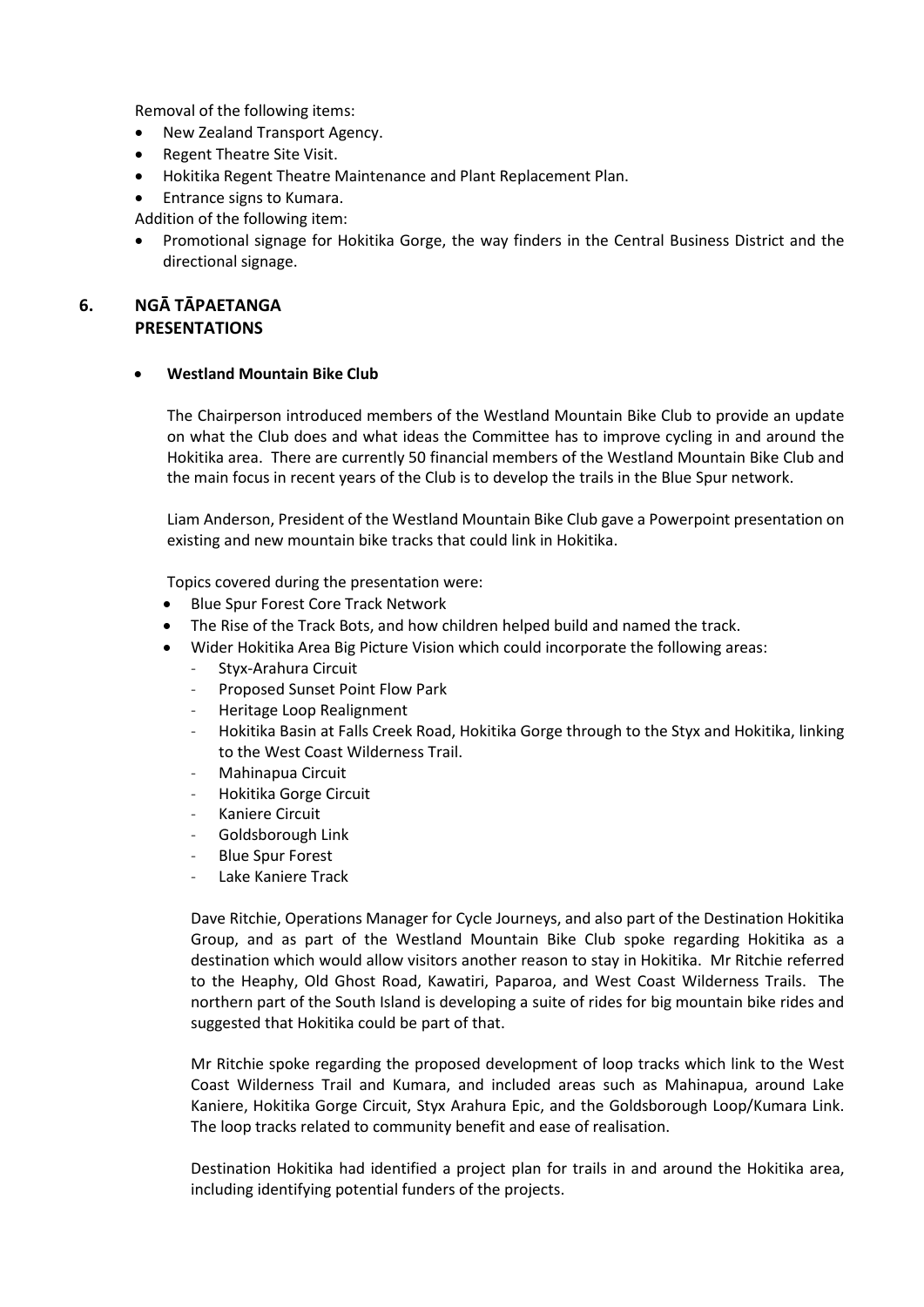Moved Cr Neale, seconded Cr Keogan and **Resolved** that the presentation from Liam Anderson, President, Westland Mountain Bike; and Dave Ritchie, Operations Manager for Cycle Journeys, the Destination Hokitika Group, and as part of the Westland Mountain Bike Club be received and the Community Development Committee notes the potential project plan as tabled.

# **Kokatahi/Kowhitirangi Community Society Inc.**

The Chair introduced Cr Hart, as Chair of the Kokatahi/Kowhitirangi Community Society Inc. Cr Hart provided a verbal update for the Committee on the funding endeavours to ensure that both the Kokatahi and Kowhitirangi Community Halls are able to be set up as Emergency Response Centres.

The community were seeking that both halls be set up as emergency response centres due to them being divided by the one-lane Kokatahi Bridge that could be damaged in a disaster, leaving the Kowhitirangi community isolated. The popularity of the Hokitika Gorge meant that there may also be a need to cater for many tourists in an emergency.

#### Kokatahi

Generator install and a shed and water storage facility and radio communications.

#### Kowhitirangi

A similar application to the Kokatahi has been submitted as the Kowhitirangi Hall needs some major work done on it and there is a need to look at other funding options to get this work done.

Cr Hart advised that a decision on the community facilities funding applications would be made by the 6 June 2021.

Moved His Worship the Mayor, seconded Cr Neale and **Resolved** that the verbal presentation from Cr Hart, as Chair of the Kokatahi/Kowhitirangi Community Society be received.

#### **Hokitika Regent Theatre – 6 Monthly Report to Council**

The Chair introduced Bruce Watson, as Chair of the Hokitika Regent Theatre to provide a verbal update informing the Committee on what the last 6 months and what the next 6 months would be like with Council assistance for capital and maintenance plans of the Regent Theatre.

Mr Watson covered the following topics:

- Provide Minutes of their committee members to Committee members.

- Presented an application to draw down the grant.
- Worked up a long-term maintenance plan which consists of an immediate maintenance plan and also reviewed the business plan previously which was for major maintenance.
- Tour of the Regent Theatre has been undertaken and all Councillors are welcome to visit the Theatre.
- Effects that COVID-19 had on the Regent Theatre.
- New contractor has started in the café at the Regent.
- The importance of the wage subsidy to the Theatre.
- Various repairs and maintenance jobs were undertaken.
- Seeking the continuation of Council's existing grant funding; as well as an additional \$25,000 grant funding for long-term maintenance of plant to be added to the Council's Long-Term Plan.
- A Promotions and Events Coordinator has recently been appointed at the Theatre.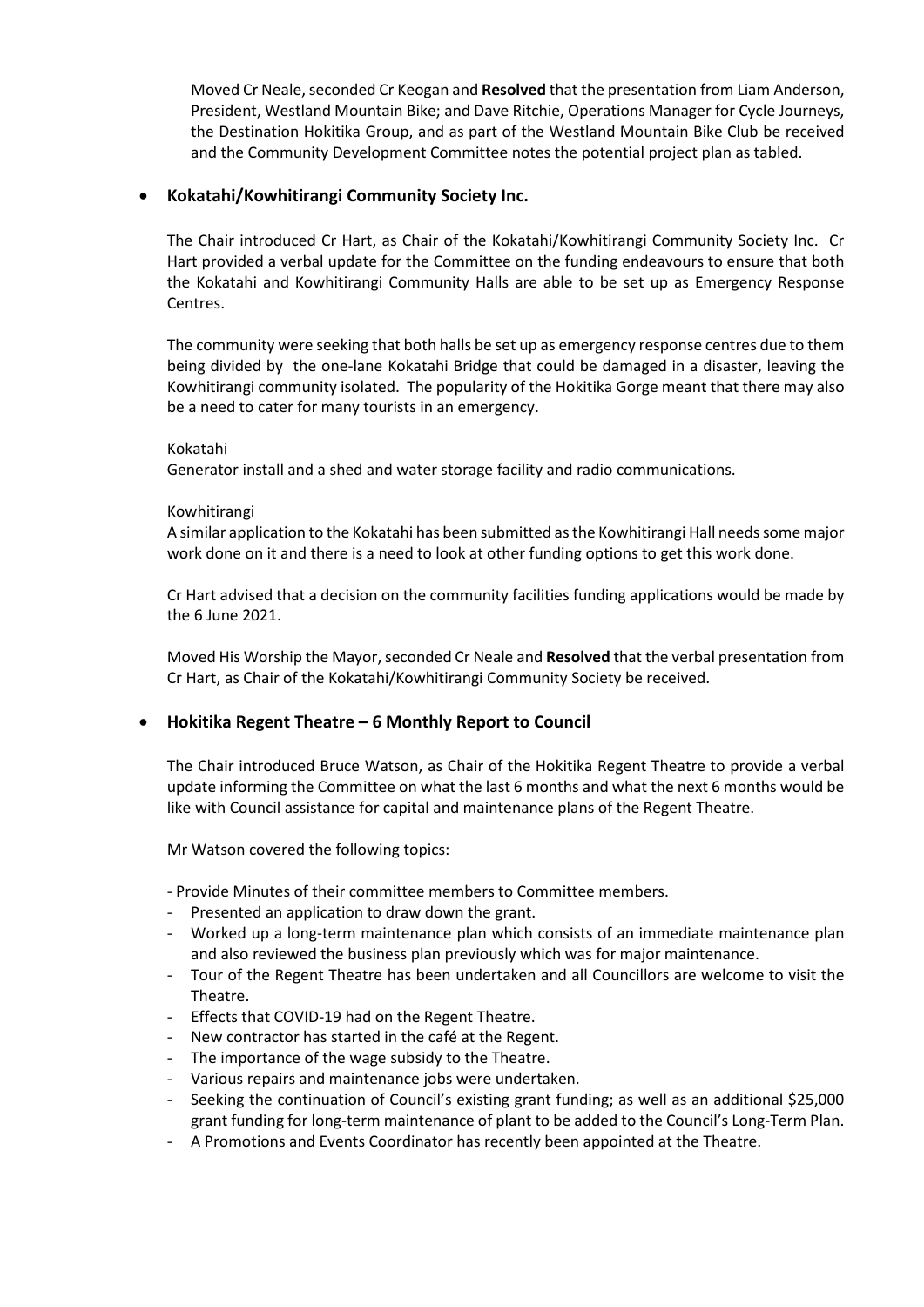Moved Cr Neale, seconded Cr Keogan and **Resolved** that the verbal update from Bruce Watson, Chair on behalf of the Hokitika Regent Theatre be received.

# **Te Wheke Digitial Hub, Fox Glacier**

Melanie Anderson, Chief Executive of Destination Westland provided a Powerpoint presentation on the Te Wheke Digital Hub at Fox Glacier.

Topics covered during the presentation were:

- 8 Core Values
- Improving Digital Capability
- Outreach Project, a digital drop-in and business-training centre and a hub for emergency events management and resilience of communications.
- Inclusive Collaboration including website development and design, remote digital help desk and call-out for prototype projects.
- Mobility including access to capability-building programmes for the whole region.
- Increasing opportunities for South Westland.
- Next Steps
	- Deliver programs including:
		- ⚬ Accounting software, Agri business software, Coding Club
	- Provide drop-in internet/office space
	- Work with Third Party to assist with additional funding
		- ⚬ add zoom meeting capabilities in more communities and add a level of resilience
	- Ultimate Goal multiple hubs from Hokitika to Haast

Moved Cr Neale, seconded Cr Keogan and **Resolved** that the presentation from Melanie Anderson, Chief Executive from Destination Westland be received.

# **7. PŪRONGO KAIMAHI STAFF REPORTS**

#### **Community Update – Verbal Report**

The Community Development Advisor provided a verbal update on the following:

#### **Township Development funding**

The 10 townships who receive Township Development funding have completed accountability forms for 2019-2020, signed agreements for the current year and pick up funding. They are all incorporated societies and are working through the committee process with their communities to allocate funding.

#### **Waitangi Day - 6 February 2021**

Funding of \$3,000 was secured from the Commemorating Waitangi Day Fund. Commemorating Waitangi Day continues to be educating our community on the Pōwhiri process and Te Tiriti o Waitangi. Kaiwhakahaere Lisa Tumahai presented an address on Rangatiratanga. Kw Madgwick also spoke on the origins and meanings of place names of Te Tai o Poutini.

A General Report and Expenditure Report have been furnished to the Commemorating Waitangi Day Fund 2021. An over-run of \$50.00 to budget was met by Council.

**2022 Te Rūnanga o Makaawhio** will host the commemoration of Waitangi Day at Mahitahi (Bruce Bay). Council staff will work with representatives of Te Rūnanga o Makaawhio and the Bruce Bay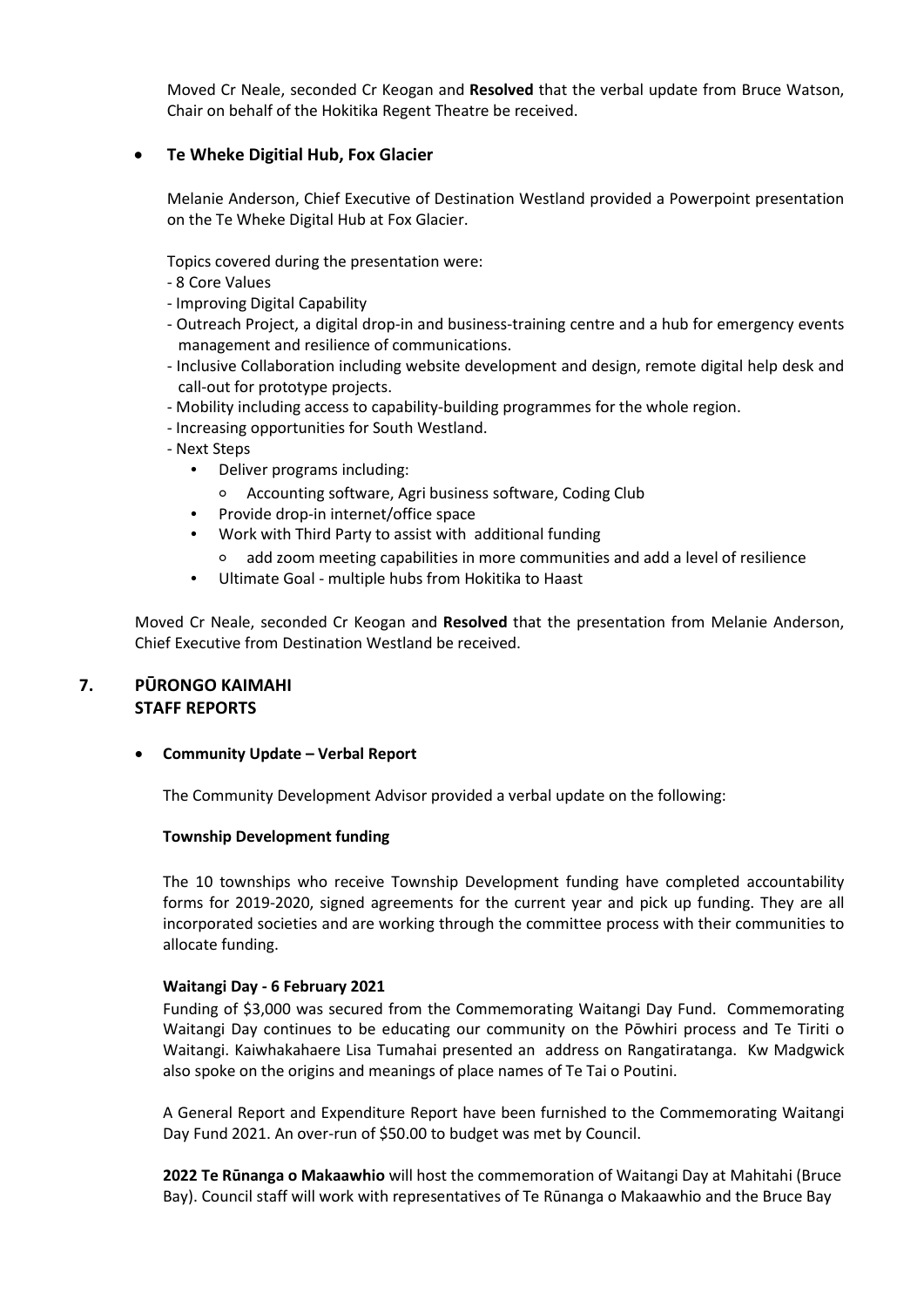community to support accommodating camp and caravan sites for those wishing to attend the commemoration and traveling down the coast the night before.

#### **Mayors Taskforce for Jobs (MTFJ) – Community Recovery Programme**

January 2021, was in the main, pastoral care follow ups across 37 businesses and over 60 positions MTFJ has funded. The \$500.00 allocation has largely been exhausted.

#### **Westland MTFJ Inspire to Aspire Career Day**

Thursday 18 February 2021 was a full day event at the Pakiwaitara Building involving seven national and 23 local exhibitors. Representatives attended from Mayors Taskforce for Jobs, MSD His Workshop the Mayor, LGNZ used EquiP filming and did several interviews with Rangitahi, apprentices, employers, Approximately 500 students and young people asttended the day and approximately 200 adults also visited the Career Day.

Community Feedback on the event was positive and the data collected from attendees and exhibitors will be collated.

# **Safer Westland – Clued Up Kids Safety Event**

Clued Up Kids is a new project for Safer Westland. The programme consists of real life role plays which are arranged in the form of an interactive course organised and delivered by specific community safety agencies.

This event targets children year 5 & 6 who are of an age where they are becoming more independent and are having to cope increasingly on their own.

Clued Up Kids was held Friday 26 February 2021 at the Boys Brigade Hall with approximately 100 children attending, with eight different facilitators from FENZ, NZ Police, Agsafe Training (Quad Bike Safety), Animal Safety, Civil Defence, NZ Rail, St John in Schools, and Community Public Health.

#### **Culture Feast – Westland Migrant Stories**

Funding was secured for 2020 Westland Culture Feast (\$5,700) and an application has been prepared to have this extended to 30 June 2021 due to Covid-19 levels.

#### **Emergency Management**

The Community Development Advisor has worked with the Westland Emergency Management Officer meeting several community groups to refresh their community responses. Work has been undertaken with the Haast community to clarify and develop funding streams from the Marks Road Civil Defence allocation to improve the capacity of the community response group.

The "Science Beneath our Feet" AF8 presentation will be shown at the Whataroa Hall on the 5 May and the Kokatahi Hall on the 7 May 2021.

#### **Creative Communities Scheme**

Westland District Council has received an additional \$4,643.11 as part of Creative NZ Covid response, added to the usual allocation of \$10,167.40. The additional funding is to enable the Committee to look at fully funding a larger project. Westland Creative Community Applications close on Friday 26 March 2021.